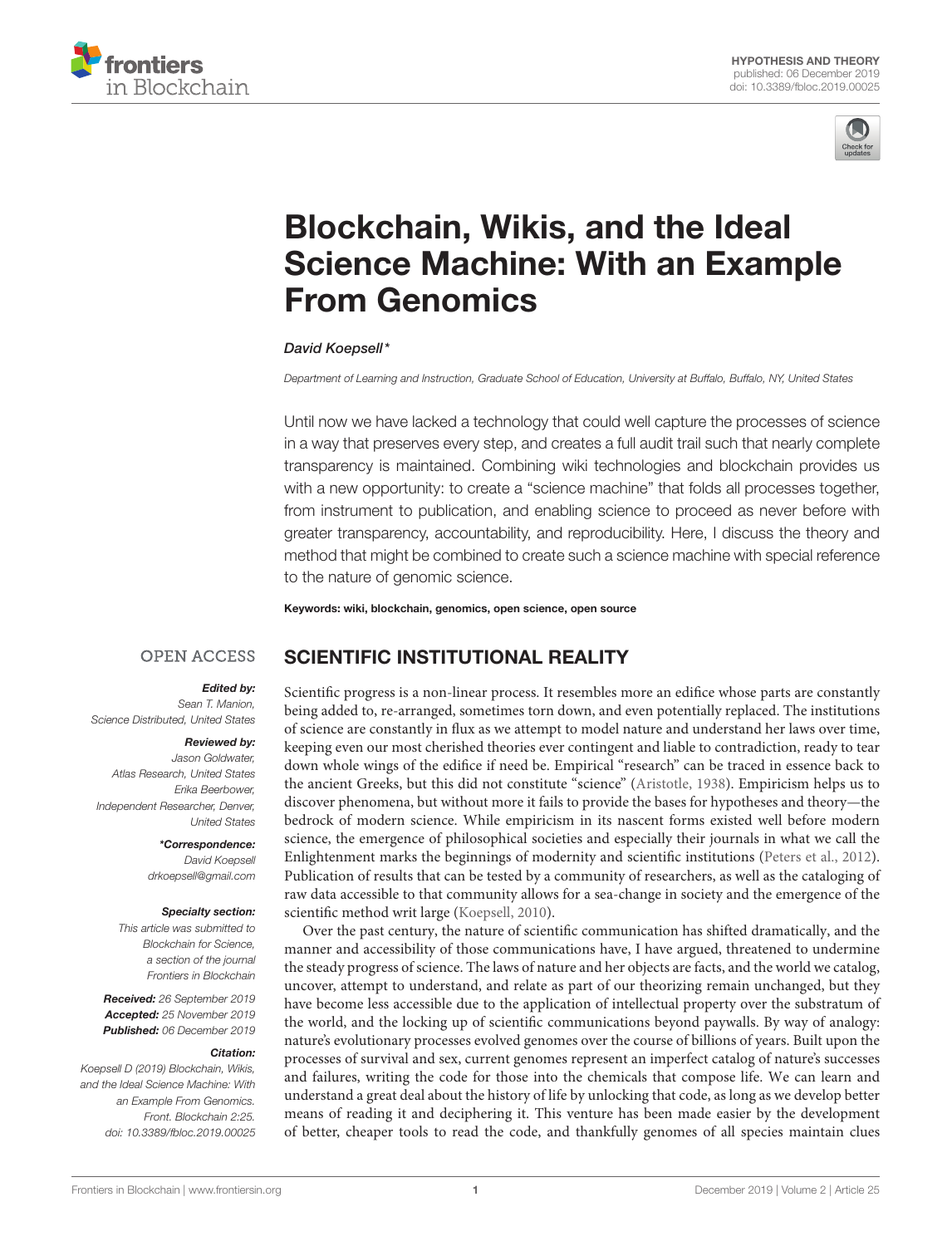about their pasts, preceding generations and their adaptations and extinctions. Combined with archeology, new sequencing techniques give us an increasingly clear view into the evolution of life, and the relations of species and individuals to each other.

The records of scientific institutions, preserved in raw data and in journal publications, could provide us the tools to understand the universe as a whole if we captured them properly, and allowed for their greater use by a broader community with fewer impediments. The trends that propelled scientific advances for two centuries risk being undermined by both social and technical phenomena, and yet both society and technology also hold the promise of rescuing these institutions.

### SCIENCE AND ITS IDEALS

"Science" is a process undertaken by a diffuse community working under an organic code of unspecified rules developed over time without coordination nor regulating body. Yet it works. Scientists working on related research problems do experiments or studies geared toward testing hypotheses, which are guesses about what results might occur due to ideas regarding why things work as they do, or why we observe what we do. Early "natural philosophers" realized that they could better approach the understanding they sought if they described what they were doing to others and looked for their peers to find corroboration, fault, or better explanations for their studies. A growing and geographically diffuse group of peers needed a means of review, of ongoing dissemination and discussion of research programs. Scientific publications began to emerge, beginning in 1665 with the French Journal Des Sçavans and the English Philosophical Transactions of the Royal Society. Publications afforded scientific researchers a means of disseminating results and inviting further testing, and thus either confirmation or falsification of hypotheses [\(Burns, 2003\)](#page-5-3). Besides communicating to their scientific peers, journals, and conferences afforded laypersons an opportunity to view the manner of the progress of sciences at a high level, opening its processes to the world for further corroboration or dispute, laying bare the foundations for the institution that would most alter our world and improve the most lives.

I have argued that "science" as embodied in the history of its publications and underlying data, is a sort of hypertext. Like a hypertext, it evolves, with traces of its references to other texts etched in its footnotes and margins, preserving at its best the halting flow of inquiry, error, understanding, and theory that emerges over time among its community. The emergence of Encyclopedias was an Enlightenment attempt to create some sort of static representation of current knowledge, coalescing the fragmented publication of state of the art science at any one historical moment, but because of the nature of publishing, they were quickly outdated and required new editions at a regular pace [\(Headrick, 2000\)](#page-5-4). Only recently has technology offered a means of fixing the epistemological barrier posed by traditional scientific publication processes. Scientific journals posed other problems, such as the costs of their maintenance, throwing most into dustbins over time, relegated at best to dusty shelves, at worst, to total loss. Even the internet, which was thought to pose the ability to preserve all knowledge, creating the ultimate hypertext, has proven unreliable at best as pages that fail to be maintained also fall into the abyss.

Ideally, we could trace the course of a scientific discipline by reviewing the web of connections among articles in journals associated with that discipline. Doing so over the course of time, since science's inception, would show a multitude of references linking studies to each other, laying the foundations for new studies, and at times providing the bases for paradigm shifts as old theories fall to new observations. Hypertext was first conceived to solve the problem of reference and preservation of knowledge. It forms even now the basis of the world wide web, whose fundamental language is HyperText Markup Language still. Scientific journals could, with the proper technology, function as idealized, preserving every link and every path, allowing for us to trace the true development of the current state of a discipline, publishing for a broad audience of investigators and laypersons the history of knowledge until now.

Because science is a social phenomenon, it is imperfect and prone to both error and manipulation. Pathological science has, at times, threatened to derail disciplines and undermine public confidence. Humans create and edit texts, they have also historically been the keepers of the "raw data" that they organize, analyze, and report upon. Significant lapses due to human error have at times undermined studies, including famously and for example, Nobel prize-winning Robert Millikan's study of the charge of the electron. We learned only later, when his notebooks were finally found, that the results that were reported did not track the observations. As Richard Feynman noted his lapses, caused by his expectations and lack of disinterest, caused others similar lapses: "Why didn't they discover the new number was higher right away? It's a thing that scientists are ashamed ofthis history—because it's apparent that people did things like this: When they got a number that was too high above Millikan's, they thought something must be wrong—and they would look for and find a reason why something might be wrong. When they got a number close to Millikan's value they didn't look so hard. And so they eliminated the numbers that were too far off, and did other things like that..." To gain greater precision, to overcome the effects of human psychology, and to create a more perfect record of scientific progress that enables better understanding of nature for a broader audience, we can begin to envision a sort of four-dimensional hypertext: linking the tools of observation to the publications of those observations and commentary and analysis by peers over time, the idealized structure of the scientific method could begin to be implemented. The oil-drop apparatus should have fed uninterrupted and unmediated data into a notebook that could not be altered, and that would have been available to editors reviewing the article submitted reporting the experiment and reaching its conclusions, and available to anyone wishing to challenge or try to reproduce the experiment and its findings.

The ideal of science is never realized in practice, and no technology could ensure it either. Humans are inextricably involved in its processes and institutions, and must forever be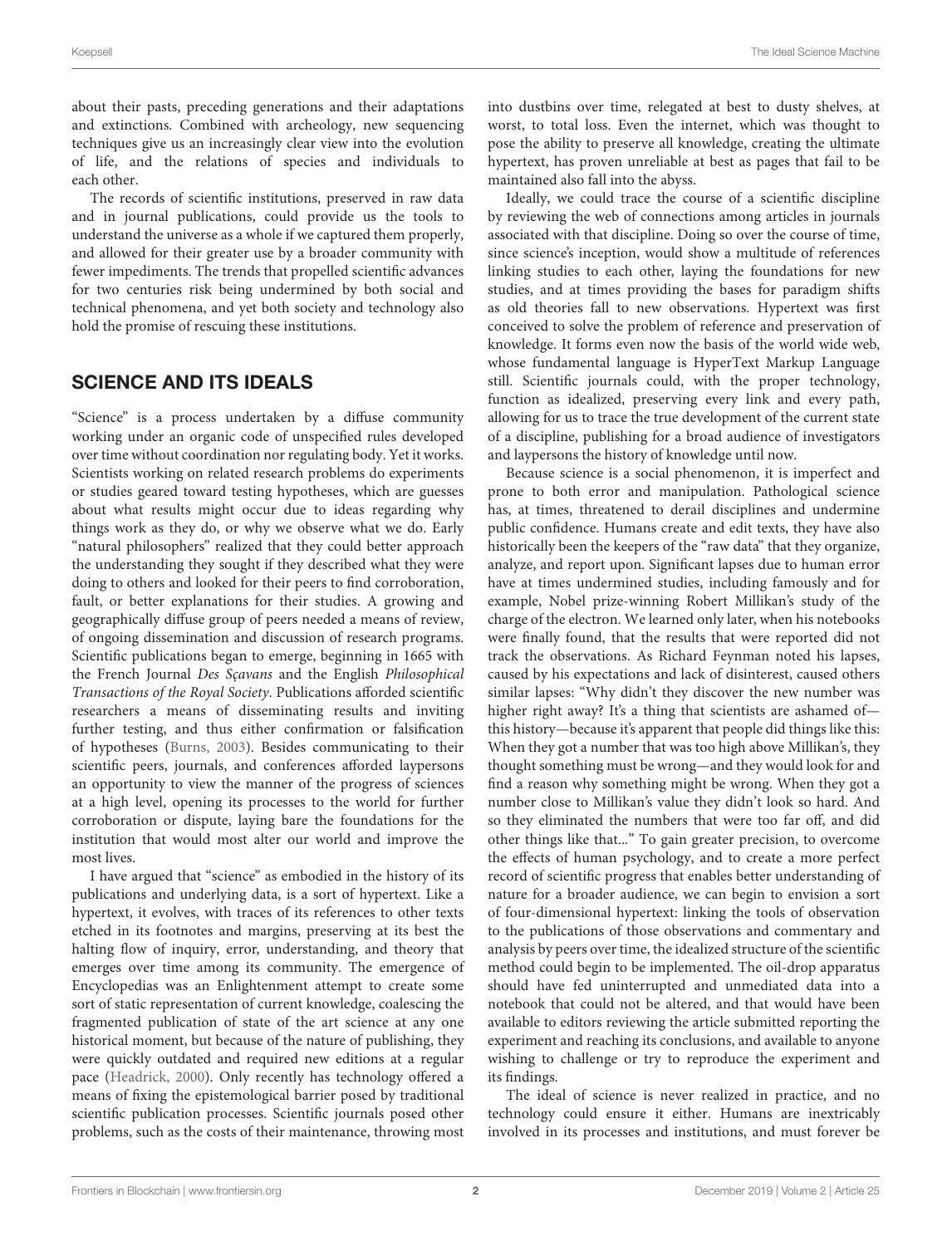for it to be science as such. Our tendencies toward distrust, hubris, deceit, prejudice, and a million additional failures make us forever likely to help lead studies astray. But we can attempt to allay these errors, to prevent their propagation, to create new institutions and use new technologies to make our human frailties less successful over time. Science works, remarkably, over the course of a long term, tens of years or more and the continued, successful adherence in general by the community of researchers and their supporters, help to ensure that we move forward on average and that errors and harms are mitigated. Let's look briefly at some of the pressures causing some of those harms and then explore how new technologies might be adapted to help research progress more smoothly, more transparently, and to greater benefit, with particular attention to issues in genetic science.

# SCIENCE, SOCIETY, AND SCIENTISTS: SOURCES OF ERROR

Perhaps at some point, science was pursued by men of leisure, those with resources and time, as well as curiosity, and whose livelihoods were not dependent upon their investigations. Over time, however, science became a profession, and even more recently, a business. To continue, it needs money, and institutions that evolved around it have become profit-making ventures. As a profession, the pressures that exist have also changed since the first professors of the sciences began their academic careers. As competition heated up for academic positions and status, for grant money and for profits from publications, so too have the incentives to cut corners, to bluster, or even to deceive [\(Greenberg, 2007;](#page-5-5) [Gardner, 2009\)](#page-5-6). Millikan may have wellbelieved that his correctness about the charge of an electron was so certain that it justified his excluding results, and a consequence besides the Nobel Prize included his correct judgment being accepted as true, regardless of the flaws of his study. The prize came then, as now, with money and we might wonder if it was deserved. But many of the pressures faced then in academia exist in worse forms today. The need to publish, the pursuit of higher H-index scores, the shrinking potential for tenured positions, the flood of new, hungry students, and the disappearing pool of research funds add pressures that no human could ignore, and that no technology can solve. It is likely that these pressures and the enormous mass of scientific data and publication that now occurs, make the reasons to "cheat" increase, and the chances of being caught slight. Regardless, cheating still harms scientific progress and numerous examples exist that show this. Added to this is the more frequent use of press releases accompanying journal publications, to try to enhance sales and bring press attention to "breaking" scientific news [\(Bucchi, 1998\)](#page-5-7). The pressures of both the professions of the sciences and the profits necessary to keep it going add up to recurring crises, costs, and calamities, some of which have even cost lives. How can we address these issues and help propel scientific progress again in a positive direction? [\(Wood, 1904\)](#page-5-8).

Salami science is but one of the possible results of the increasing pressures to "publish or perish" and the competition to attain rank in academia, as well as for increasingly rare permanent positions [\(Editorial, 2005—](#page-5-9)Nature Materials). Researchers are slicing up existing single studies into smaller, not necessarily coherent or self-contained parts in order to publish incremental papers, rather than waiting until the successful "end" or natural conclusion of some part of a broad study. As well, they may rehash their work in other forms for different publications to increase their publication numbers.

Can we merge the tools we have created in the past decade or so into a solution that helps, if not to dissuade humans from their frailties, then at least to provide better opportunities to trace and overcome their errors? Before we explore this, let's examine briefly the nature of a major object of scientific study: genomes, and how they work in ways our proposed solution might well work.

# NATURE'S (BLOCK)CHAIN

The "human genome" we've all heard about is far more complex than we are given to imagine. The first way it exceeds our expectations, based solely on terminology, is that it is only slightly "human." In fact, genomes of all species relate to each other, and ultimately originate from the same organism at some distant point in the past. From that original strand of DNA, RNA, or some combination of the two, all life on Earth evolved. It is, interestingly, a partial record of the billions of years of evolutionary history and one of the great ongoing projects of science is to trace the genetic relations of all organisms to others. Evolution is like an ongoing experiment keeping its notes in the code of each subject, and understanding how the code relates to the evolution of whole species, as well as the functioning of individual organisms, is the goal of much of evolutionary genetic study as well as genomics in general.

The "genome' of an individual interacts with that individual over its lifetime, changes according to its environment to some degree, and becomes part of the blueprint for the offspring (if any) of the individual. We find over generations, and even sometimes during the course of one generation, changes, adaptations, alterations that we can trace to an individual or group's behaviors and experiences. But the record is incomplete, it has gaps, and we would know so much more if we could capture, at any particular point in time, as well as over the course of time, a complete snapshot of each individual's genome. Our understanding of "the genome" would flourish, given today's computing power and that which we anticipate in the near future, if we could record all that data and crunch it, looking for patterns.

We are beginning only now to possess the tools to do as I describe, to begin to create a picture of data that will extend our understanding greatly, and that can help both for a theoretical understanding of how genomes relate to species, but also how to provide better, personalized healthcare based upon a person's individual genetic makeup. It is also the foundation for fixing the problems of the institutions of science I have partially described above, and that models, in a way, nature's original blockchain.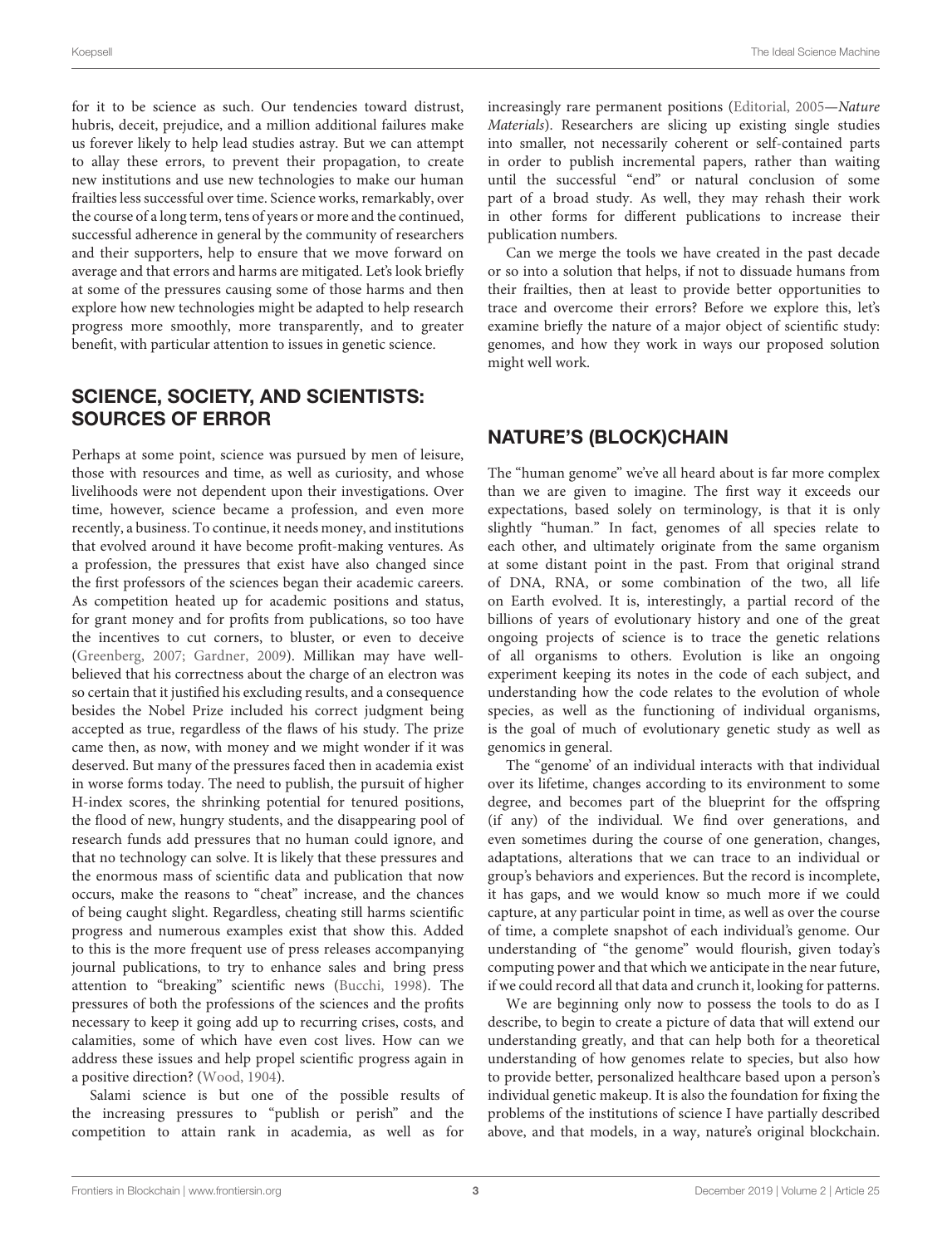Before we delve into what a blockchain is, let's return to a proposal I made about a decade ago for "wikifying" science.

# THE WEB OF KNOWLEDGE

We are not keeping enough records, we allow too much data to be lost, and there is no easy way to keep track of data as it is produced around the world, by different individuals and groups, in various languages. Wikipedia is a sort of solution, bringing the Enlightenment project of encyclopedias into the digital age, affording a democratic, trackable, and verifiable means to add to the cumulative body of worldwide knowledge at a high level, even if not with the granularity we require in science [\(Maxwell, 2007\)](#page-5-10). As with the scientific method itself, the wiki-model for disseminating knowledge builds upon experiment. Each editor provides a version of events, referencing claims, and others (in a form of peer review) rate and edit the versions that appear as evidence warrants. Editors too gain reputation through the strength of their contributions and the longevity of their edits to the articles. Finally, each version of an article becomes forever accessible and the trail of edits and contributions, deletions and changes, remains available to explore.

Ward Cunningham first developed the technology behind Wikipedia in 1995 and it too has been improved upon by countless others since then as the technology is opensource, meaning anyone can submit new versions. While the underlying technology has been most widely applied in Wikipedia, it is also used in numerous other "wikis" that collect, curate, and disseminate information in the democratized form that Wikipedia employs. According to Nature, as of 2005, Wikipedia had grown from nothing to 1.8 million articles (now almost 6 million) in 200 languages, with nearly 15,000 contributors.

Studies have shown that even while the editing process is more or less democratic (restrictions and bots have helped to inhibit some mischief that has over time affected Wikipedia through those who sought to use it as a mechanism of propaganda) it is highly accurate. While disclaiming itself as a reliable source given the ability of anyone to edit an entry, on the whole it is as accurate as standard references such as the Encyclopedia Britannica. As with science, the best model of truth tends to emerge over time, despite setbacks and attempts at deceit or manipulation. In a way, the Wikipedia community acts like that of scientists, self-correcting over time, discovering greater accuracy and better descriptions, and providing a mechanism of extended peer review that enables anyone to contribute, find error, and publish. Unlike the typical media of science, there is no real professional reward for even the best contributions to Wikipedia, which is why, ultimately its model offers us hope for science.

The greatest threat to full-scale adoption of wiki-science rather than journal publishing is the role that journal articles now serve in academic science, particularly in the promotion and tenure process. In academia, publications are nearly everything, even more important ultimately than receiving grants. The primary purpose of grants, after all, is to provide raw data for publications. The number and quality of you publications, measured by the "impact factor" of journals based upon their reputations, helps to build an academic's own reputation, defining their career trajectory, their ability to get tenure, and the ease with which they might be able to make lateral moves to other departments at other institutions. An academic author's H-Index marks them as valuable, and is a primary means of assessment. Whether or not one's primary of referenced work appears in Wikipedia is meaningless in the halls of academia.

The body of knowledge of nature and her laws is immanent in nature itself. Science seeks to extract as accurately as possible and model in a useful way those facts and laws that comprise the universe. But the institutions of humans have requirements and expectations about which nature and her laws care not at all. Merging human institutions with the ideals of discovery about nature is simply not possible. But bringing them in closer alignment may be occasioned by better uses of existing technologies, and careful adherence to the ethos of science. For instance: assessment of researchers, as long as it depends upon the number and impact factor of publications, will be an incomplete process, marred by the nature of devising H-Indices, and in need of external elaboration.

Consider this, though: the perfect companion to scientific inquiry, a complete record of all scientific observations and analysis, captured permanently, fully transparent, and an additional mechanism of recognition of the contributions of researchers. A blockchain-wiki combination, ensuring that each new observation and analysis is traceable and accessible worldwide. An encyclopedia "galactica," preserving in four dimensions the progress of all sciences. Much as "the genome" provides a sort of record of the evolution of all species, the Science-Blockchain can grant us an even more perfect view of each new entry in the database of human knowledge of nature, her parts, and her laws.

In the case of a genomic study, for example, the blockchainenabled Perfect Science Machine I propose would automatically capture the following at every stage of a study: every subject's unique ID, anonymized as a hash on the blockchain—which also has a private key to unlock that data and take control of it, the tissue sample ID, the ID and metadata (time, date, etc.) from the genotyping or sequencing machine, similar data about the operator of the machine (all, again, anonymized, and tagged with only a unique hash), an ID for the text file report of the sequencing or genotyping, ideally the de-identified text file itself (perhaps encrypted and readable only with a key held by the subject, sharable with researchers—perhaps only upon payment for the use of the data), any and all analyses of the raw data, IDs of researchers accessing the data, etc. By keeping such a trail, from sample to analyses and use, publications referencing data used in studies can allow anyone to track back the provenance of data and replicate more successfully (or refute) the study, providing ultimately a full record of all data, immutably preserved in an environment of anonymity. Finally, the ideal science machine also places the publications themselves on blockchain, accessible perhaps through payment gateways, but ideally also available for review by all researchers, again with the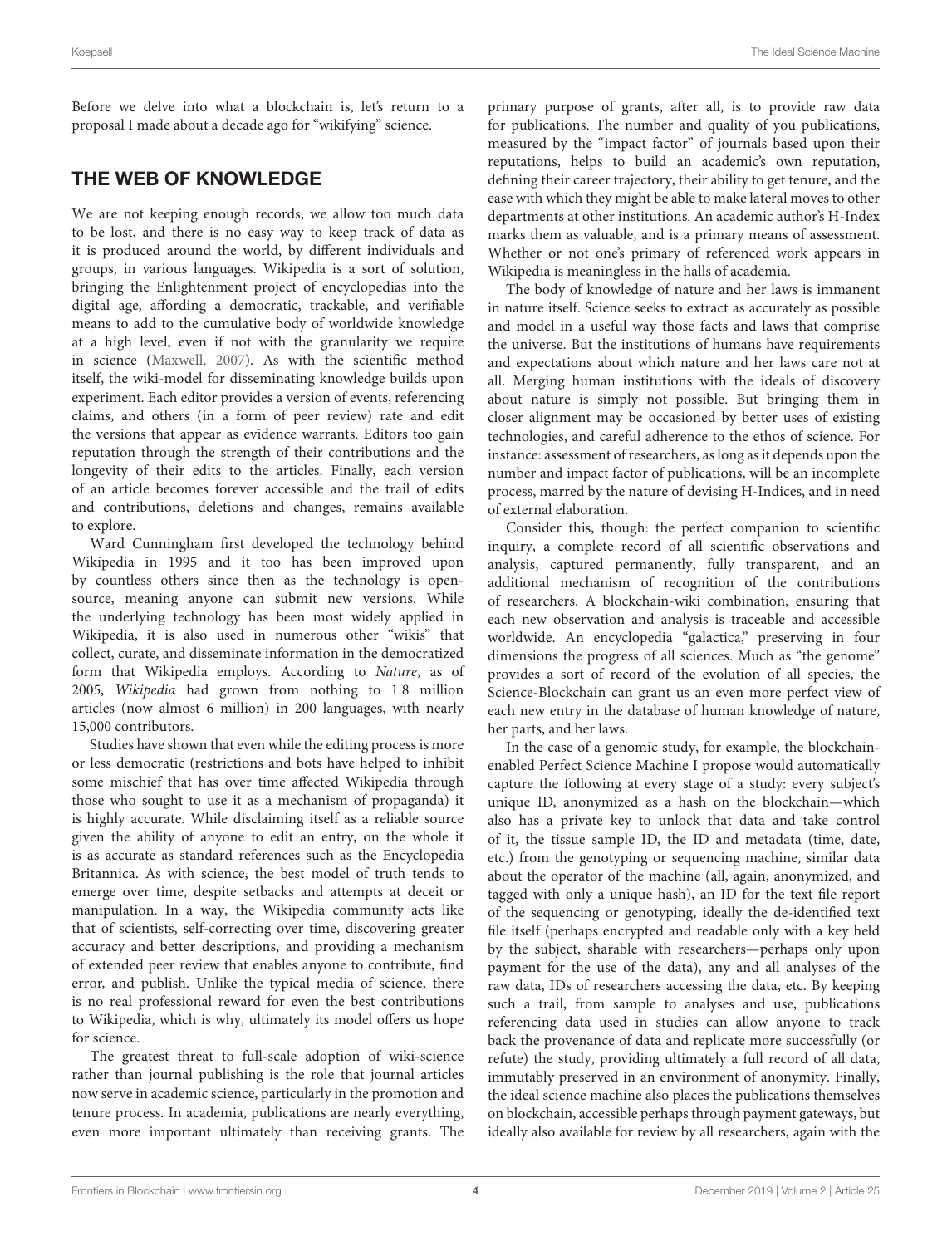aim of perfect transparency and committing to the record an immutable log of the scientific enterprise as a whole, as well as its atomic parts.

## OPEN, FAST, AND VISIBLE

Blockchains are, in their ideal, immutable ledgers maintained by a "trustless" network where every machine participating is rewarded for its constant verification of the ledger. While the most well-known application thus far has been Bitcoin, the same technology can be applied to maintaining any record (Nguyen and Kim, [2018\)](#page-5-11). By capturing data using a blockchain, lapses that exist in wiki technologies, namely the potential for losing data over time, or the inclusion of entries that are inaccurate and not properly verified by the community hastily, can be addressed [\(Bartoletti et al., 2017\)](#page-5-12).

Calls for greater transparency are often repeated following notable lapses in scientific conduct. Deceit and distrust grow in the shadows, and sunlight is the best disinfectant. When processes are opened up to maximum scrutiny by the broadest public, opportunities to commit fraud diminish. As well, the progress of science need no longer be halted by greed or selfcentered attempts to profit. At least in the ideal, science demands maximal openness, and wikis provide that transparency. Blockchains too provide transparency and trust to recordkeeping, creating repositories that cannot generally be hacked or altered, providing consensus, a sort of blind peer review with rewards, to maintain distributed and open databases. Combined with one-another, blockchains and wikis can become relatively permanent and more-or-less perfect scientific repositories upon which anyone can build, and even linked to our machines of observation, providing links back to each element of a study. Wiki technology could help create a universal repository for the current state of scientific knowledge and inquiry, free from the bureaucratic and pragmatic obstructions involved in traditional journal publishing. In so doing, it would democratize the scientific process, create greater transparency and accountability, and hopefully speed up the dissemination of experimental results, criticisms, propagation and refinement of hypotheses, and development of robust theories. We need not necessarily fret over the effect our perfect-science machine would have on the academic or industrial institutions that many scientists belong to, because we should assume that improving the mechanisms of science is a good that institutions can adjust to, and around which they should evolve rather than vice-versa. We should broadly agree on the truth of the following:

- Science as an institution must value the pursuit of truths above individual careers,
- scientists who make positive contributions to the pursuit of truths ought to be recognized,
- a CV listing publications is not necessarily an accurate reflection of a scientist's contributions to the institutions of science,
- wiki technology can capture individual contributions of authors and researchers in some fair manner.

- and, career decision can be made based upon real contributions to scientific institutions [\(Wray, 2009\)](#page-5-13).

All of these assumptions ought to be theoretically acceptable, at least in the context of idealized scientific method. Can we devise new methods for professional evaluation and recognition of individual achievement and still improve the methods of the sciences with wikis and blockchains combined, mimicking in a way the manners in which nature has herself captured the evolution of species, revealing even more of scientific progress?

It is likely that our (nearly) perfect science machine will help us reform our human institutions and refocus on the elements of scientific inquiry and contribution that truly matter for the progress of science, and even possibly help us to better give credit where credit is due. For instance, if it had existed when the structure of DNA was first discovered, there would be a direct link and perfect record tracing back to Rosalind Franklin whose contributions were, at the time, unfortunately not fully revealed.

A number of existing wiki-type efforts are already augmenting some research programs, and being embraced by scientists. Among these are tools for gene annotation [\(Salzberg, 2007\)](#page-5-14), chemical discovery [\(Williams, 2008\)](#page-5-15), and the life-sciences. In fact, a tool called "WikiGenes" [\(Maier et al., 2005\)](#page-5-16) takes into account the needs in the culture of the sciences for authors to be recognized, and promotes authorship tracking to help to "appraise origin, authority and reliability of information" in the wiki [\(Hoffmann, 2008\)](#page-5-17). Others are working on additional technologies both to enable largescale, collaborative science through networks, and to preserve institutions and norms necessary for scientific progress and careers [\(Goble et al., 2006\)](#page-5-18). Other current examples include Project Polymath (a collaborative, wiki and blog-based tool for mathematical research), Bizarro's Bioinformatics Organization, and ResearchGate [\(Ingram, 2009\)](#page-5-19). There are even blockchainenabled wiki projects underway. Recent blockchain projects have begun to move beyond electronic money to large-scale data applications. Put together with wiki technology, blockchain can add a new layer of transparency, potential reward, and trust.

An article in The Economist discusses the merits of science "blogging" as a way to open up research, avoid some of the pitfalls to traditional publishing, and work collaboratively (Sept. 20, 2008, p. 85) [\(Economist, 2008\)](#page-5-20). This too could work hand-in-hand with wiki-science, providing references and greater depth to entries, and serving as a parallel channel of communication among scientists and the general public. As the Economist article recognizes, any significant change in the way that the institutions of science work (not to mention academia) is a "chicken and egg" problem. But as scientists themselves begin to embrace these tools for the sake of scientific communication, collaboration, and record-keeping, barriers to adoption should begin to fall, as they have in the realm of electronic journals. At one time not so long ago, electronic journals were viewed as substandard and unworthy, but now no such knee-jerk dismissal of the medium exists, and excellent electronic journals are universally acknowledged. The same will be true for blockchained-WikiScience, our perfect science machine. The promise and usefulness of the technology itself will